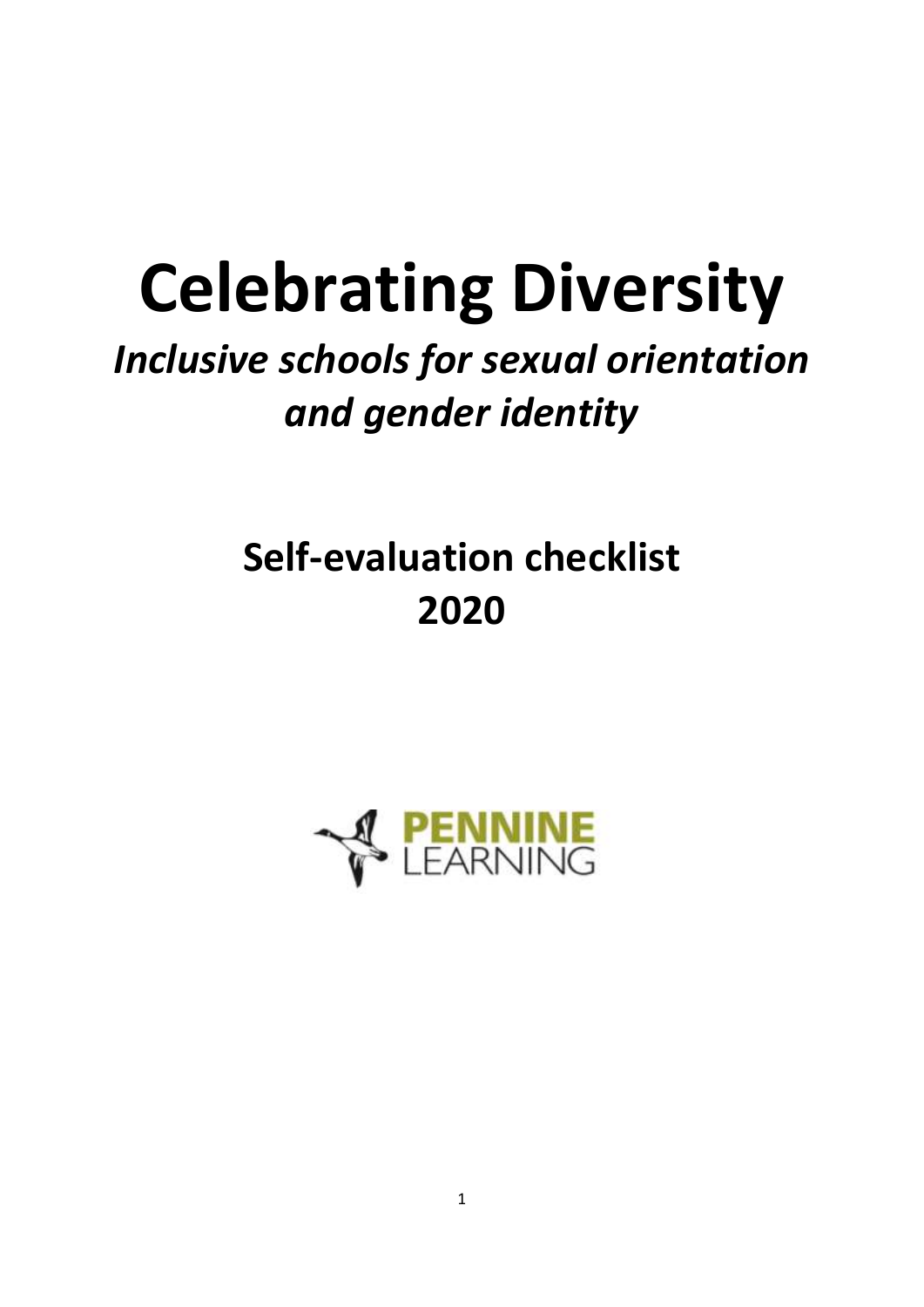#### **Introduction**

One of the most important duties in a school is to provide a safe, inclusive and tolerant learning environment for all pupils. However, perhaps because of uncertainty and anxiety, many schools find it particularly challenging to engage with lesbian, gay, bisexual and transgender issues.

This matters at **primary school** level. Of course this is *not about inappropriate discussion of sexual activity* but about nurturing tolerance and understanding of difference and diversity. There are different families in every school. A significant proportion of children will grow up, in due course, to realise they themselves are gay or lesbian. It is often during the primary school years, including KS1, that children are conscious of their assigned gender identity not sitting easily with their own feelings. All pupils will work as adults with people who are different from them. The atmosphere and ethos of their primary school can support or handicap them on that journey.

At **secondary level**, students' own sexual orientation and gender identity will be emerging more clearly. It is vital that all young people feel included, affirmed and supported. Policies, staff awareness, pastoral care and curriculum provision are all key elements in ensuring school is a place of acceptance and nurture, not of secrecy and fear. It is important to recognise that students do not have to be LGBT to experience HBT (homophobic, bi-phobic or transphobic) bullying.

Of course, this is equally true for all learning communities, including those with a faith foundation. The Church of England underlined the duty on **church schools** to challenge homophobia in a report from the Archbishops' Council, 'Valuing All God's Children' (2014).

As well as the **moral imperatives**, this work is right in line with schools' obligations to promote **fundamental British values** of tolerance, respect and equality. It is a key aspect of safeguarding pupils. Advice from **Ofsted** and legal duties under the **Equality Act** underline the centrality of this issue for all schools: primary and secondary; maintained and academy; church and community. Ofsted's 2012 report, 'No Place for Bullying' highlighted the difference between pupils' experiences and staff perceptions. Even though this document is now a few years old, its comments remain relevant and important. 'Pupils could give a range of examples of disparaging language that they heard in school…. Homophobic language was frequently mentioned. In contrast, staff often said that they did not hear any of this type of language in a typical week. Few schools had a clear stance on the use of language or the boundaries between banter and behaviour that makes people feel threatened or hurt.'

But from a positive point of view, facing these issues and experiences positively helps to nurture a caring and achieving community. As the same report said, staff training was at the heart of this. 'Where staff had received training, the majority felt that this had been very effective in helping them to tackle issues around bullying. However, around a third of staff surveyed thought that they still needed more help to feel really confident. Staff felt least confident in terms of tackling prejudicebased language.'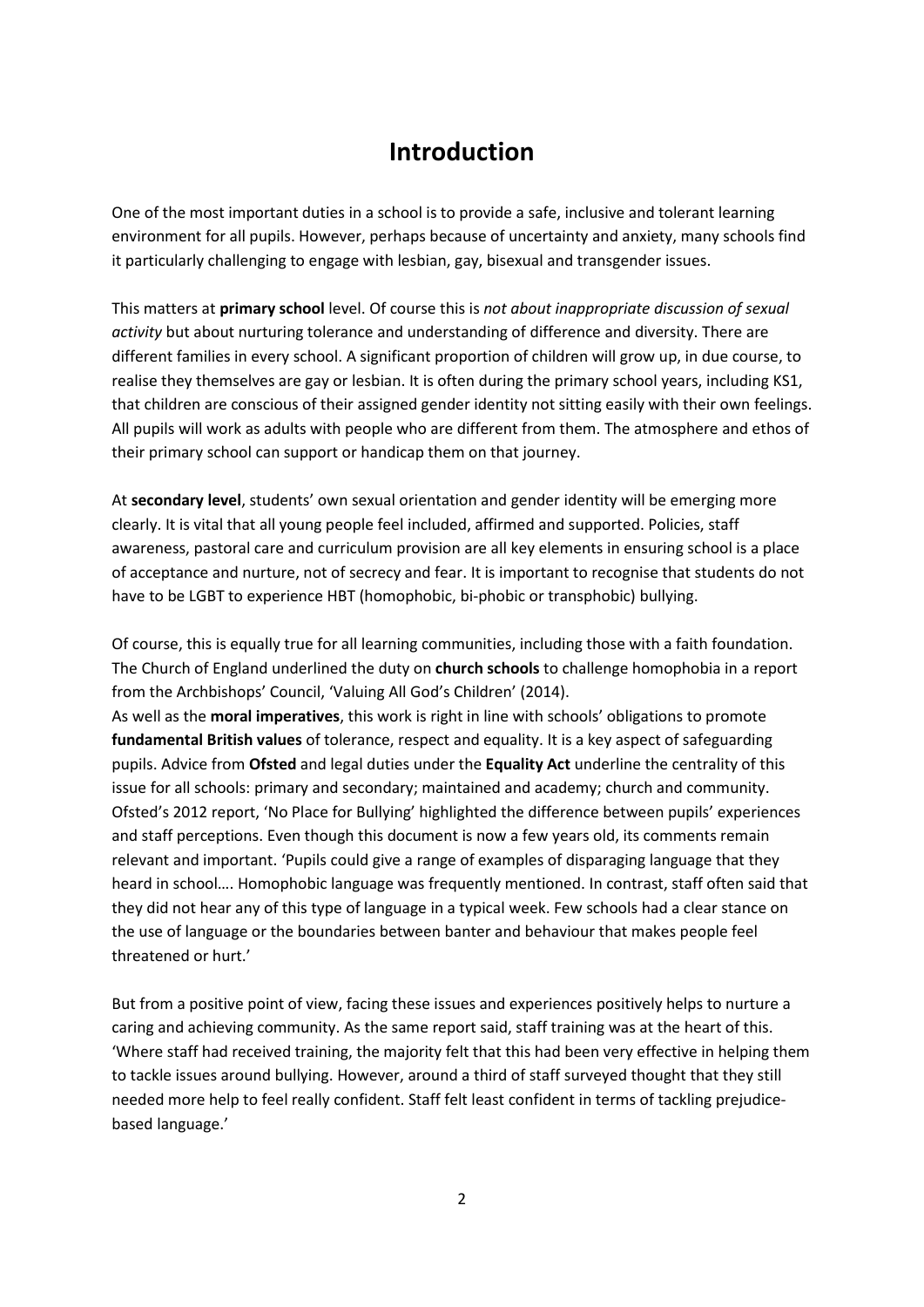#### **Sources of Support**

| YOUTh LGBT Youth  | Group for LGBT young people (11-24) in Huddersfield on Wednesdays at                                                                     |  |  |  |
|-------------------|------------------------------------------------------------------------------------------------------------------------------------------|--|--|--|
|                   | 3.45pm - workshops, activites and advice. 121s with young people and                                                                     |  |  |  |
|                   | families are also available. contact LGBT Youth Worker on 01484 469691,                                                                  |  |  |  |
|                   | 07780 302843 or info@thebrunswickcentre.org.uk. Further information can                                                                  |  |  |  |
|                   | be found at https://www.thebrunswickcentre.org.uk/services/youth                                                                         |  |  |  |
| Positive Identity | Group and support for LGBT young people (12-18) in Calderdale run by<br>Barnardo's Positive Identity Service - www.identitylgbtgroup.com |  |  |  |

#### **Teaching and training resources**

#### **Staff Training**

We can offer staff awareness training and support for schools in developing a positive approach to inclusion for all, including LGBT pupils. For further details contact Ian Ross through [learning@kirklees.gov.uk](mailto:learning@kirklees.gov.uk) or elsewher[e enquiries@penninelearning.com.](mailto:enquiries@penninelearning.com)

#### **Stonewall resources**

Stonewall produces a wide range of resources and support activity – for full information look at their website (stonewall.org.uk) or contact [education@stonewall.org.uk.](mailto:education@stonewall.org.uk) Kirklees subscribes to the Education Champions programme which gives access to support and advice.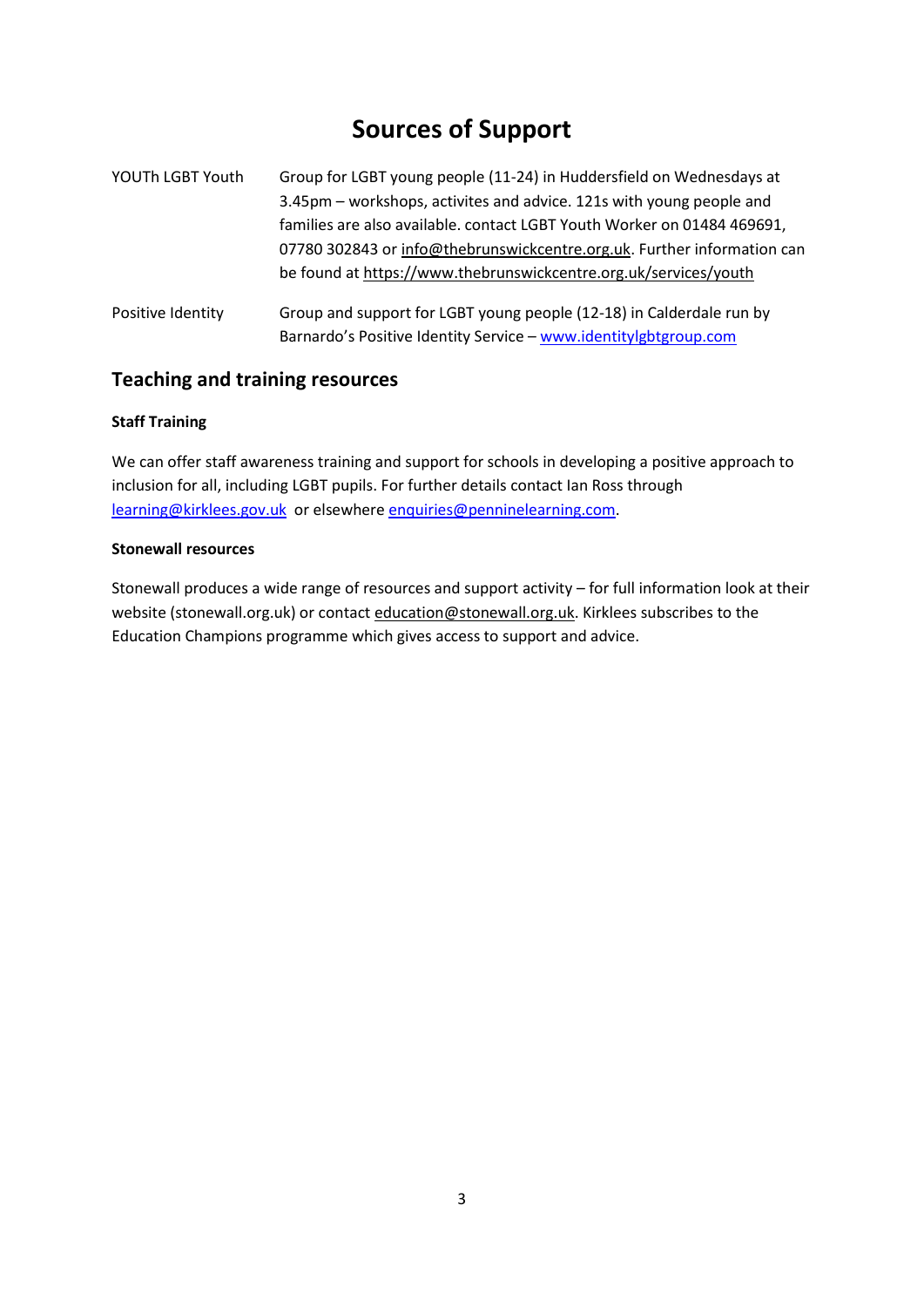#### **Audit**

The Audit is designed around seven key questions. They are not key stage specific and can be adapted to primary and secondary sectors in an ageappropriate way.

- 1. **Recording**. How is information about HBT (homophobic, bi-phobic and transphobic) incidents collected, recorded and used?
- 2. **Policies.** Do policies promote equality and challenge prejudice, including homo or trans phobia?
- 3. **Culture, Ethos and Leadership.** Is there a culture of dignity and equality with sustained and effective leadership?
- 4. **Partnership.** How does the school work in partnership with its community and stakeholders?
- 5. **Training.** Are all members of staff trained and confident to challenge homophobia, transphobia and prejudice?
- 6. **Curriculum**. Does teaching and learning recognise and appreciate diversity?
- 7. **Welfare.** How does the school promote and support the welfare of LGBT pupils, families & staff?

Each section has a series of sub-questions derived from 'Exploring schools' actions to prevent homophobic bullying' (Ofsted 2013), No Place for Bullying (Ofsted, 2012), the Equality Act (2010) and other supplementary questions.

The grid is designed to be self-evaluation tool for your school and a way of highlighting priorities and progress.

- The first column contains statements that support the overall question.
- In the second column you can evaluate your present position, possibly using a red, amber or green colour coding. This will help you to focus on priorities.
- In the third column briefly outline evidence or present provision, and, as appropriate include a note about impact .
- In the fourth column list some priorities for future development. The key ones will form part of your school or department improvement plans and built into the planning and review cycle. Of course any good plan will be ambitious but will also focus on just a few key objectives at a time.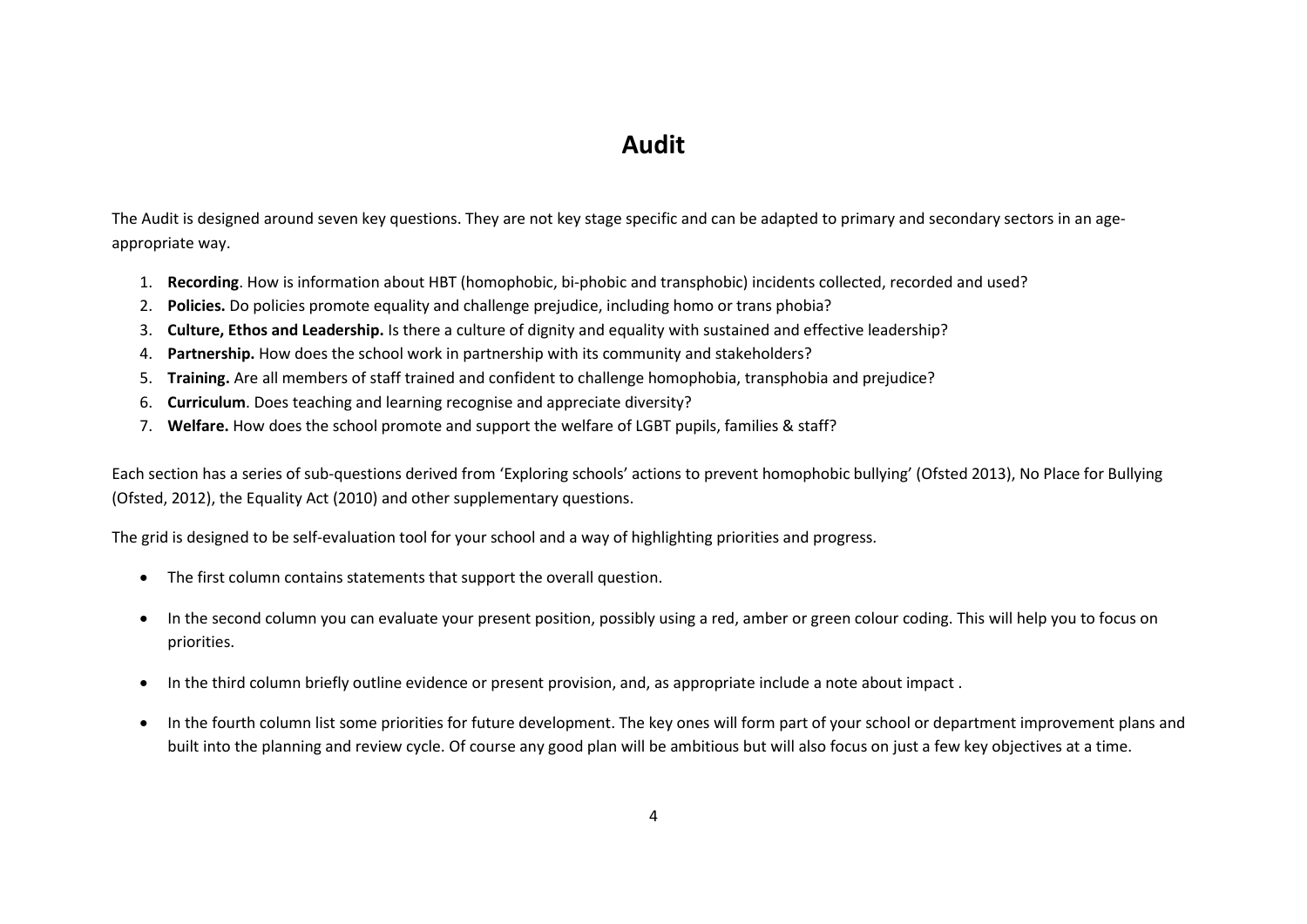#### **RECORDING**

#### **How is information about HBT incidents collected, recorded and used?**

| <i><b>Issue or concern</b></i>                                                                                                                                                 | <b>Evaluation</b> | <b>Evidence/present practice</b>                                       | <b>Priorities</b>                                          |
|--------------------------------------------------------------------------------------------------------------------------------------------------------------------------------|-------------------|------------------------------------------------------------------------|------------------------------------------------------------|
|                                                                                                                                                                                |                   | Examples of present provision and link to any<br>documents or policies | Include, where applicable, timescale and<br>responsibility |
| <b>Recording</b>                                                                                                                                                               |                   |                                                                        |                                                            |
| Incidents of homophobic, bi-phobic or transphobic<br>language, attitude or behaviour are specifically<br>recorded. All members of staff know the procedures<br>for doing this. |                   |                                                                        |                                                            |
| School leaders are informed and <b>aware</b> of instances<br>of homophobic or transphobic language in school,<br>including against staff                                       |                   |                                                                        |                                                            |
| <b>Analysis and response</b>                                                                                                                                                   |                   |                                                                        |                                                            |
| Information is analysed to see patterns and trends<br>and school leaders act on this information                                                                               |                   |                                                                        |                                                            |
| Governors require analysis of bullying and the actions<br>taken to be included in the head's report? They<br>challenge and support the school accordingly                      |                   |                                                                        |                                                            |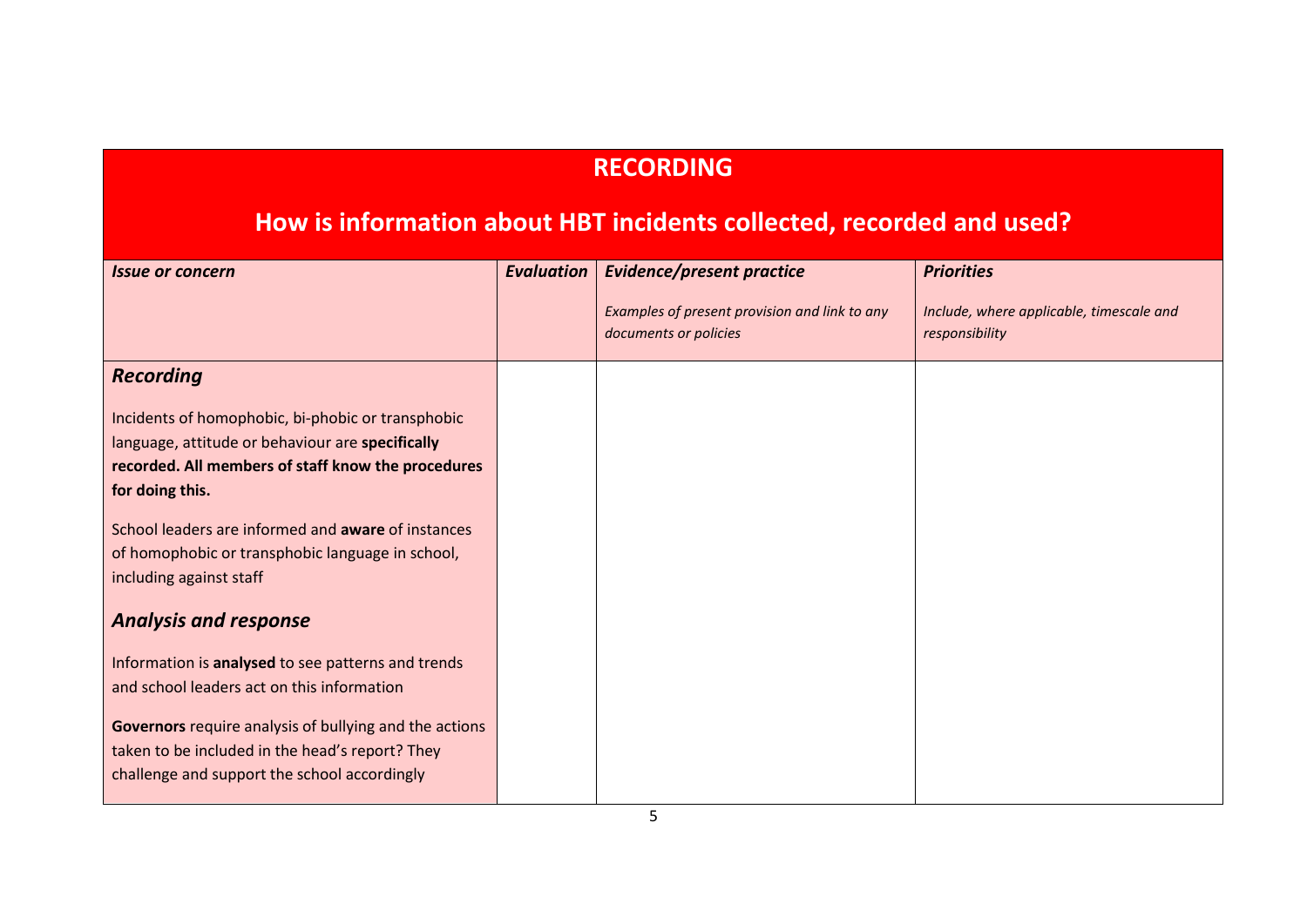#### **POLICIES**

## **Do policies promote equality and challenge prejudice – and specifically HBT prejudice?**

| <i><b>Issue or concern</b></i>                                                                                                                                                                                    | <b>Evaluation</b> | <b>Evidence/present practice</b> | <b>Priorities</b> |
|-------------------------------------------------------------------------------------------------------------------------------------------------------------------------------------------------------------------|-------------------|----------------------------------|-------------------|
| <b>Policies</b>                                                                                                                                                                                                   |                   |                                  |                   |
| Policies promote safety for all pupils regardless of<br>sexual orientation or gender identity, including use of<br>language. They are reviewed using empathy and<br>perspectives of LGBT young people and staff.  |                   |                                  |                   |
| There is specific mention of gender identity and<br>sexual orientation (including perceived orientation<br>and identity) in appropriate policies and protocols,<br>such as safeguarding.                          |                   |                                  |                   |
| <b>Understanding of policies</b>                                                                                                                                                                                  |                   |                                  |                   |
| All members of staff are aware of the policy<br>requirements specifically related to LGBT issues.<br>Senior leaders are confident that all members of staff<br>implement the letter and spirit of these policies. |                   |                                  |                   |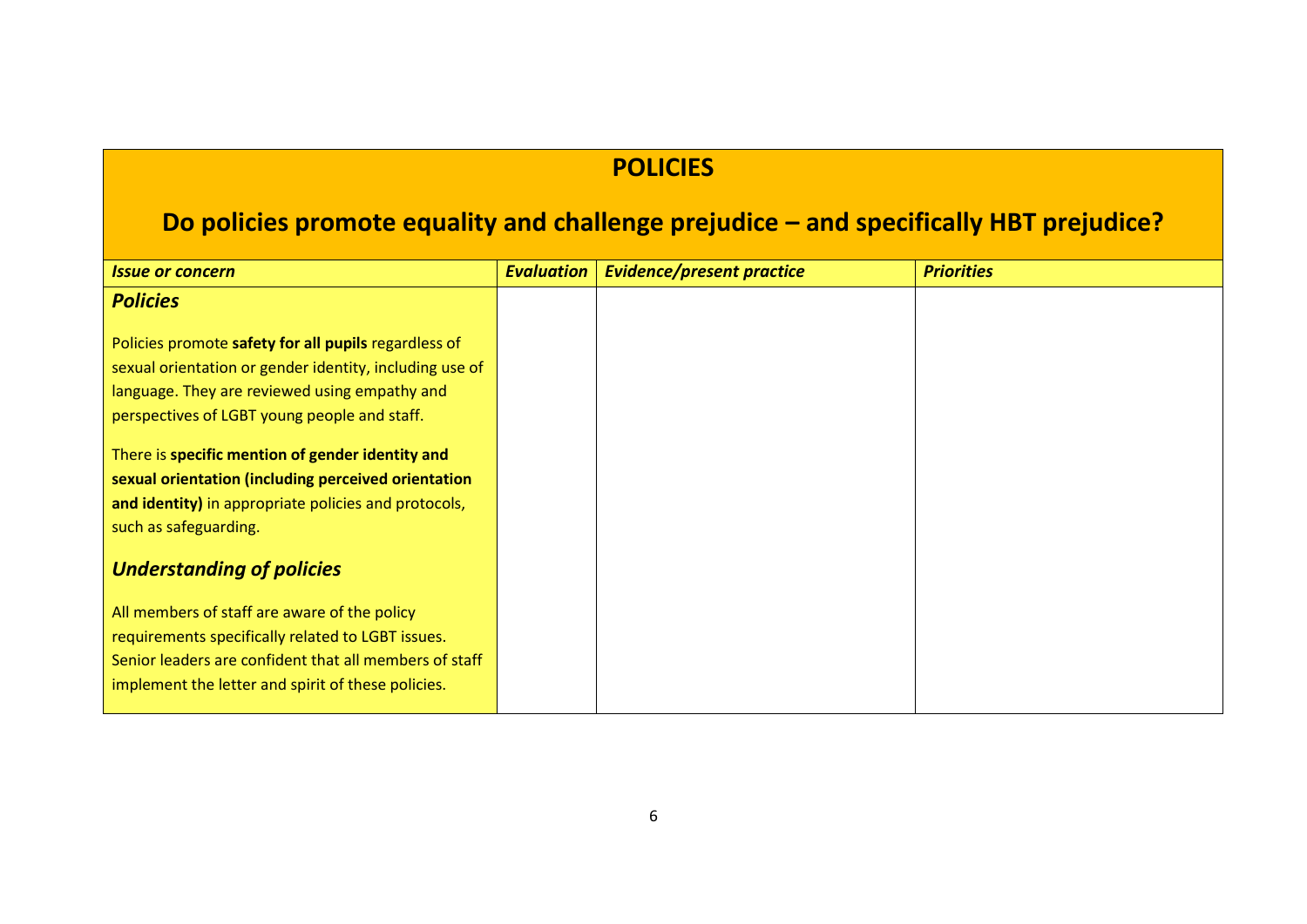#### **CULTURE, ETHOS AND LEADERSHIP**

## **Is there a culture of dignity and equality with sustained and effective leadership?**

| <b>Issue or concern</b>                                  | <b>Evaluation</b> | <b>Evidence/present practice</b> | <b>Priorities</b> |
|----------------------------------------------------------|-------------------|----------------------------------|-------------------|
| <b>Leadership</b>                                        |                   |                                  |                   |
| There is a shared commitment and priority to             |                   |                                  |                   |
| promoting equality, including LGBT issues, led by all    |                   |                                  |                   |
| senior leaders and the governing body                    |                   |                                  |                   |
| <b>Values and ethos</b>                                  |                   |                                  |                   |
| The school has a set of clear, inclusive values that are |                   |                                  |                   |
| understood and lived by all members of the school        |                   |                                  |                   |
| community. Members of staff consistently model this.     |                   |                                  |                   |
| Assemblies, collective worship and other                 |                   |                                  |                   |
| opportunities such as LGBT History Month are used        |                   |                                  |                   |
| to address issues of prejudice or homophobia in an       |                   |                                  |                   |
| age appropriate way.                                     |                   |                                  |                   |
|                                                          |                   |                                  |                   |
|                                                          |                   |                                  |                   |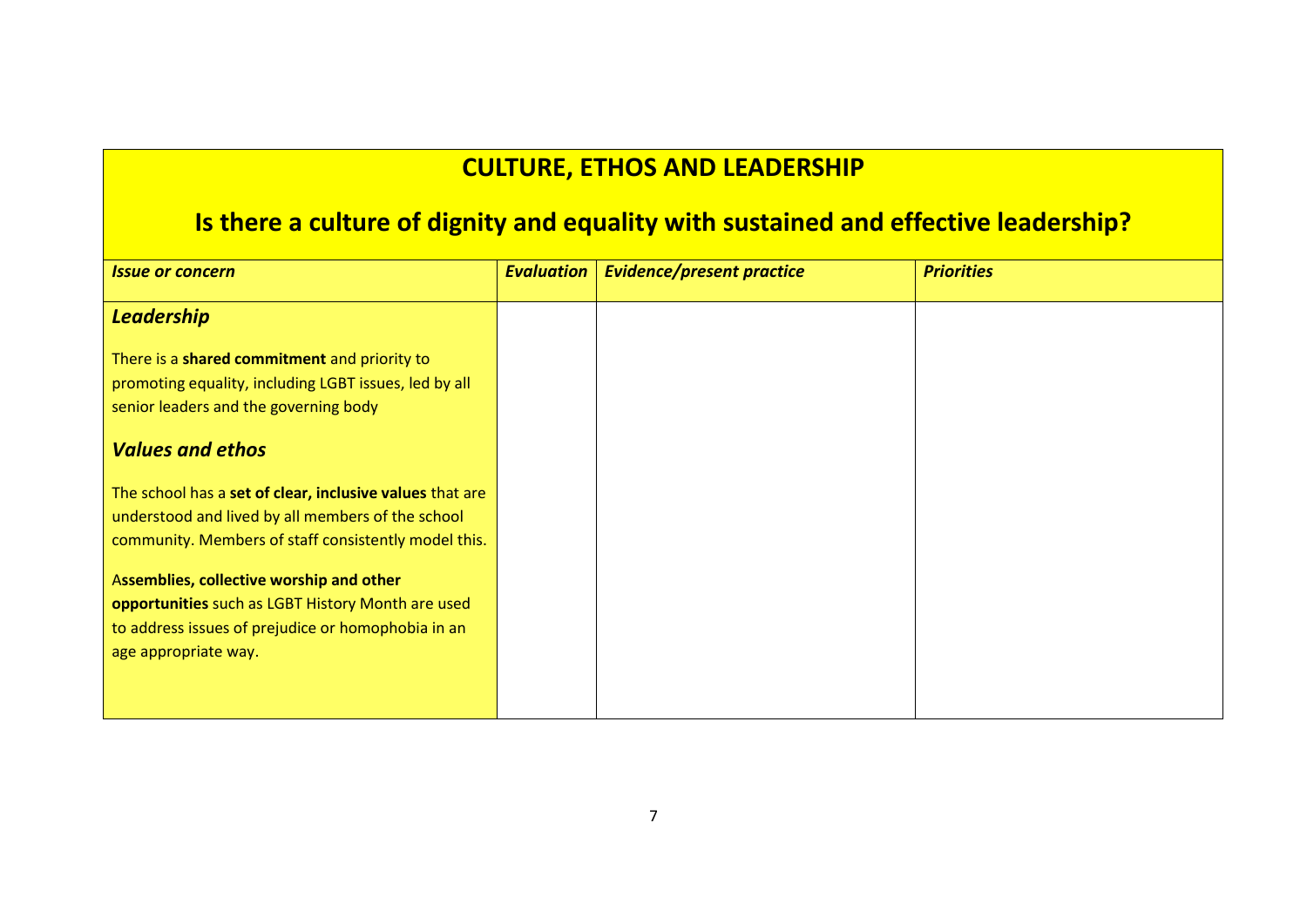#### **PARTNERSHIP**

## **How does the school work in partnership with its community and stakeholders?**

|                                                                                                                                                                                                                            | <b>Evaluation</b> | <b>Evidence/Present practice</b> | <b>Priorities</b> |
|----------------------------------------------------------------------------------------------------------------------------------------------------------------------------------------------------------------------------|-------------------|----------------------------------|-------------------|
| The school informs and consults parents about their<br>values and work in challenging HBT attitudes, through<br>a variety of channels and occasions                                                                        |                   |                                  |                   |
| The school works with local and national agencies<br>and partners, sharing and learning from good<br>practice.                                                                                                             |                   |                                  |                   |
| The governing body independently seeks the views of<br>pupils, parents and carers and staff on a regular basis<br>to evaluate the effectiveness of the leadership's<br>actions to create a positive school culture for all |                   |                                  |                   |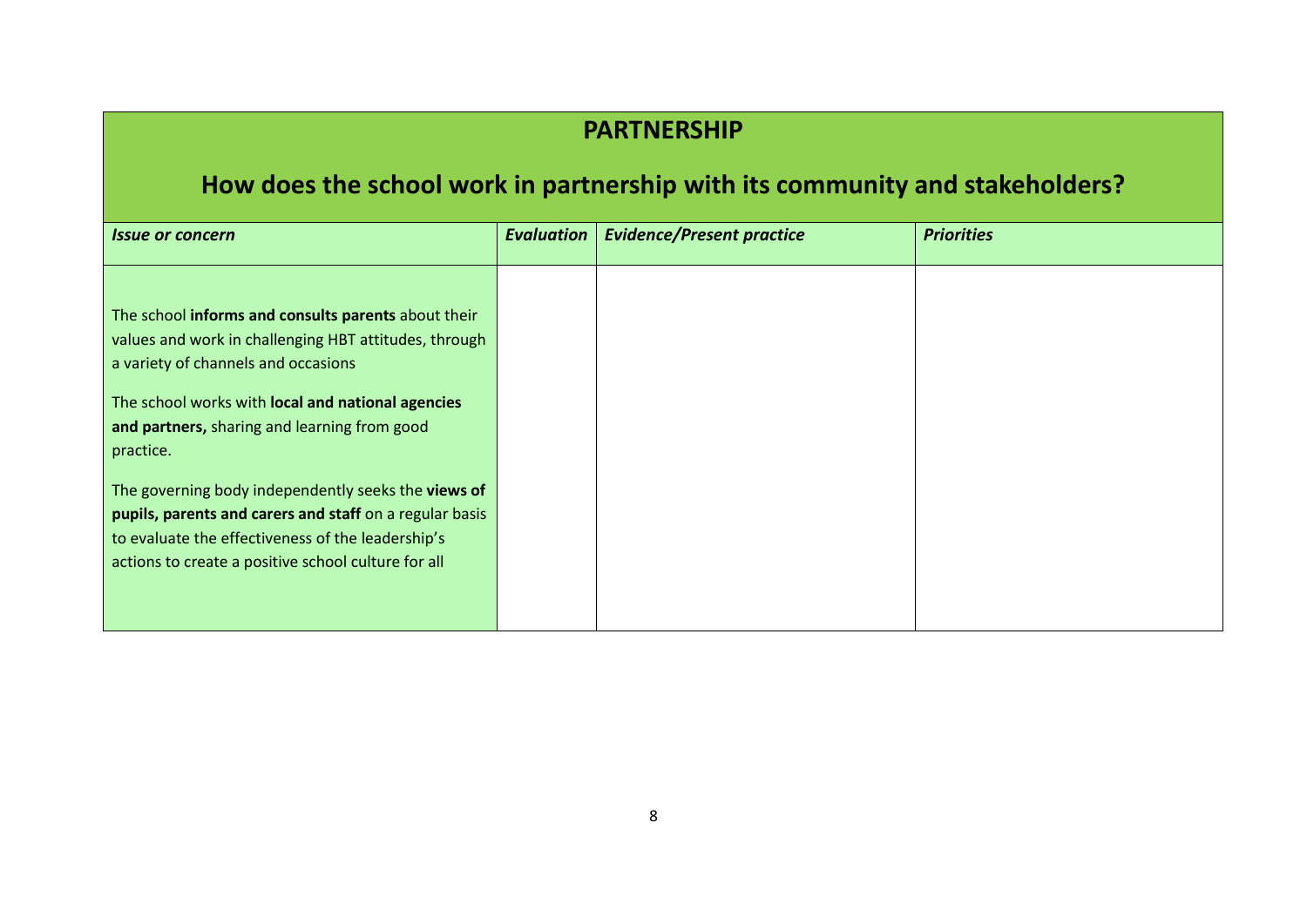#### **TRAINING**

## **Are all members of staff trained and confident to challenge prejudice and promote inclusion?**

| <b>Issue or concern</b>                                                                                                                                                                              | <b>Evaluation</b> | <b>Evidence/Present provision</b> | <b>Priorities</b> |
|------------------------------------------------------------------------------------------------------------------------------------------------------------------------------------------------------|-------------------|-----------------------------------|-------------------|
| <b>Updated training</b> is regularly provided for teaching<br>staff to give them skills and confidence to promote<br>equality including tackling HBT bullying, attitudes and<br>language.            |                   |                                   |                   |
| Appropriate training is also regularly provided for all<br>other staff including, for example, classroom<br>assistants and midday supervisors.                                                       |                   |                                   |                   |
| All staff are aware of specific issues and protocols<br>relating to gender identity and transition. Pupils and<br>staff understand the importance of using inclusive<br>and non-derogatory language. |                   |                                   |                   |
| All members of staff (teaching and non-teaching)<br>consistently and firmly challenge inappropriate<br>interactions, including prejudiced incidents or<br>language?                                  |                   |                                   |                   |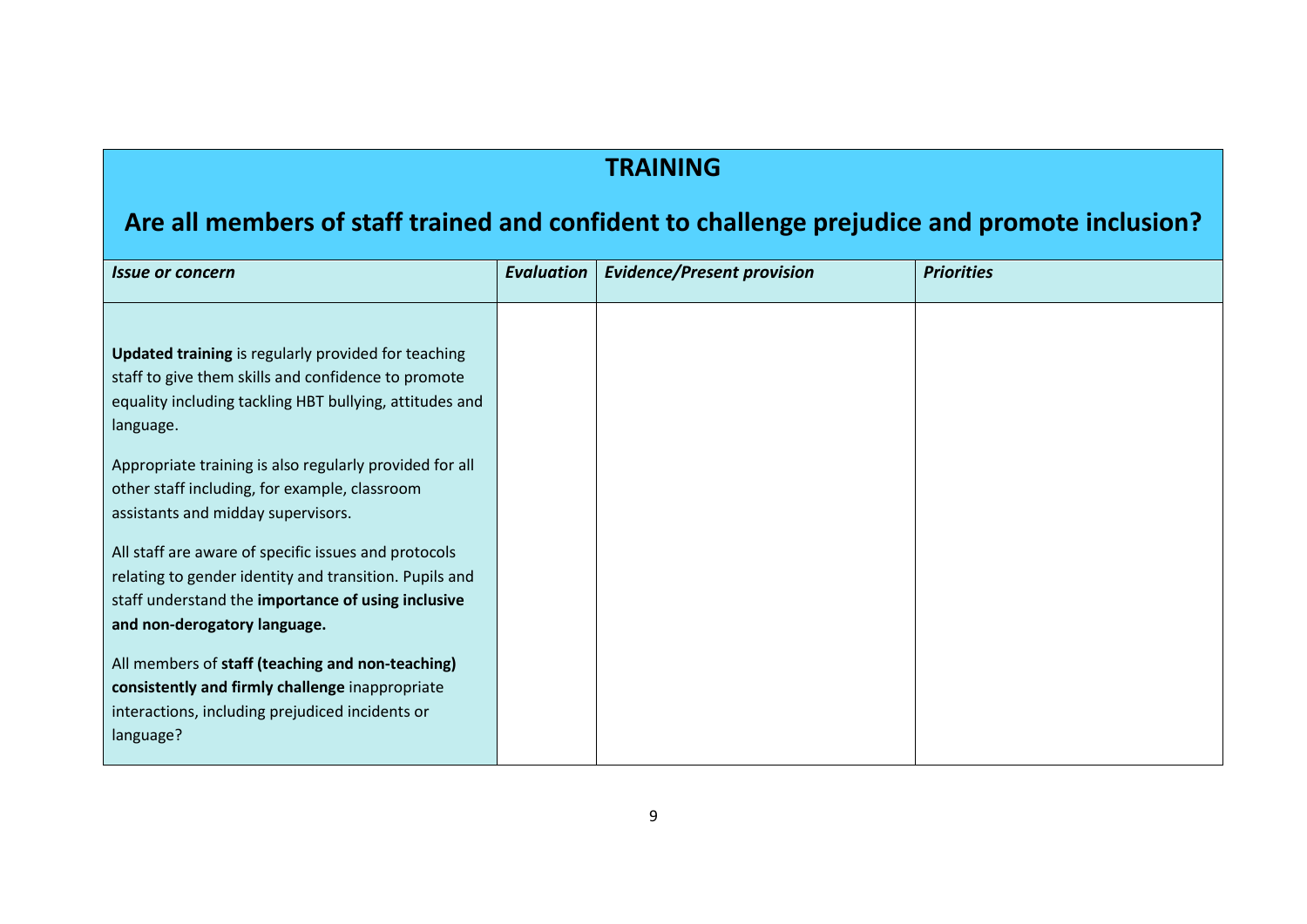#### **CURRICULUM**

# **Does teaching and learning recognise and appreciate diversity?**

| <i><b>Issue or concern</b></i>                           | <b>Evaluation</b> | <b>Evidence/Present practice</b> | <b>Priorities</b> |
|----------------------------------------------------------|-------------------|----------------------------------|-------------------|
| <b>PSHE</b>                                              |                   |                                  |                   |
|                                                          |                   |                                  |                   |
| The PSHE education & citizenship curriculum              |                   |                                  |                   |
| progressively includes all aspects of individual         |                   |                                  |                   |
| difference and diversity.                                |                   |                                  |                   |
| Relationships and Sex Education is compliant with all    |                   |                                  |                   |
| legal requirements, meeting the needs of all pupils      |                   |                                  |                   |
| and fostering dignity and respect. All pupils 'will have |                   |                                  |                   |
|                                                          |                   |                                  |                   |
| been taught LGBT content at a timely point as part of    |                   |                                  |                   |
| this area of the curriculum' (DfE guidance).             |                   |                                  |                   |
| <b>Wider curriculum</b>                                  |                   |                                  |                   |
| The wider curriculum includes both deliberate and        |                   |                                  |                   |
| incidental visibility of diversity, promoting equality   |                   |                                  |                   |
| and respect for LGBT people in an age-appropriate        |                   |                                  |                   |
| way.                                                     |                   |                                  |                   |
|                                                          |                   |                                  |                   |
| Equal access to all activities by LGBT pupils or pupils  |                   |                                  |                   |
| from LGBT families is monitored and safeguarded.         |                   |                                  |                   |
|                                                          |                   |                                  |                   |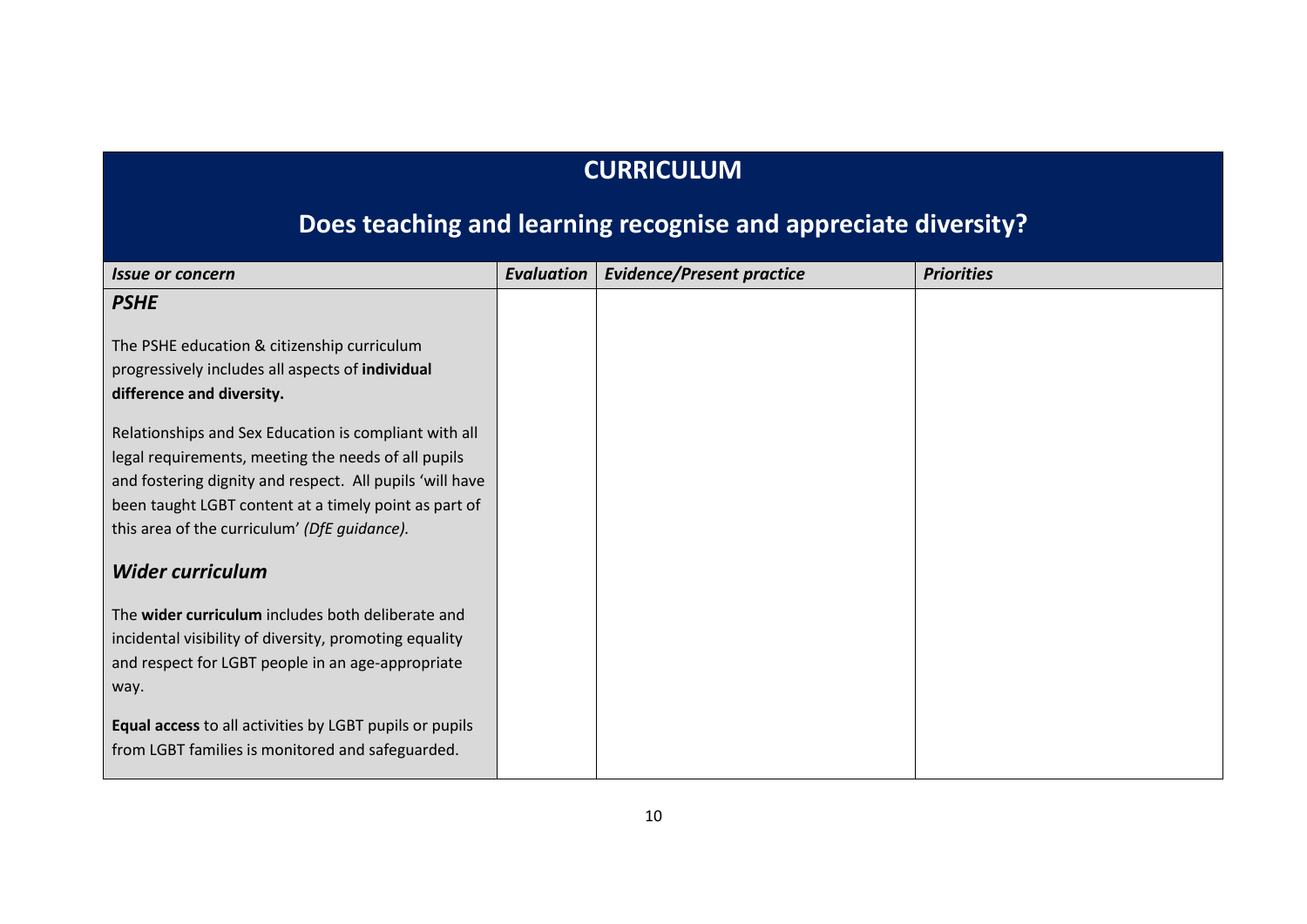#### **WELFARE**

## **How does the school promote and support the welfare of LGBT pupils, families & staff?**

| <i><b>Issue or concern</b></i>                                                                       | <b>Evaluation</b> | <b>Evidence/Present practice</b> | <b>Priorities</b> |
|------------------------------------------------------------------------------------------------------|-------------------|----------------------------------|-------------------|
|                                                                                                      |                   |                                  |                   |
|                                                                                                      |                   |                                  |                   |
| The school has clear and effective protocols for                                                     |                   |                                  |                   |
| supporting LGBT pupils and those from LGBT families                                                  |                   |                                  |                   |
|                                                                                                      |                   |                                  |                   |
|                                                                                                      |                   |                                  |                   |
| listened to by leaders. Their dignity and rights will be                                             |                   |                                  |                   |
| clearly defended by school leaders when challenged                                                   |                   |                                  |                   |
| in any way                                                                                           |                   |                                  |                   |
|                                                                                                      |                   |                                  |                   |
|                                                                                                      |                   |                                  |                   |
| promote understanding and welfare of pupils, parents                                                 |                   |                                  |                   |
| and staff.                                                                                           |                   |                                  |                   |
|                                                                                                      |                   |                                  |                   |
|                                                                                                      |                   |                                  |                   |
| The concerns and needs of LGBT members of staff are<br>The school use national or local resources to |                   |                                  |                   |